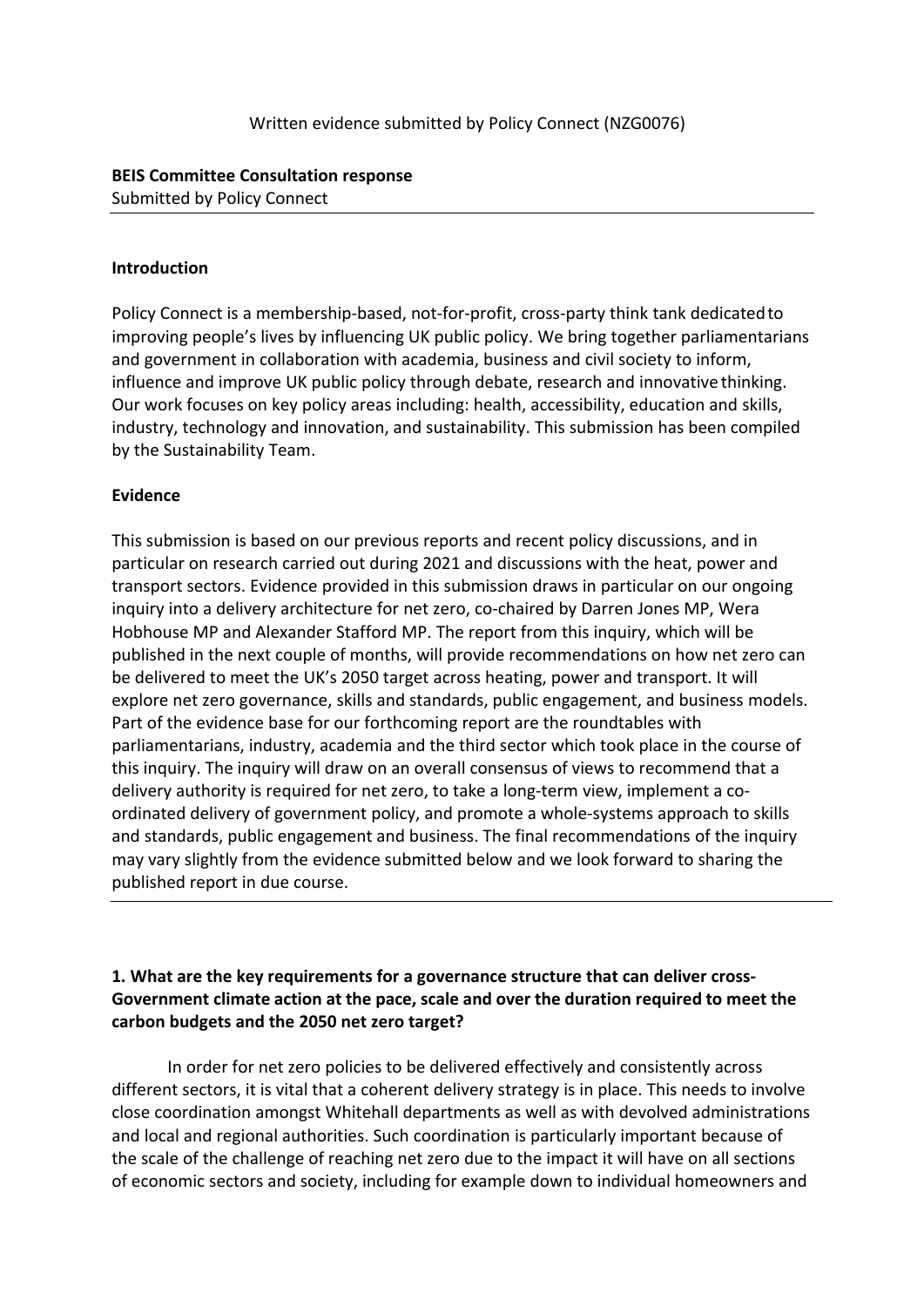car users, and consequently across government policy in every department.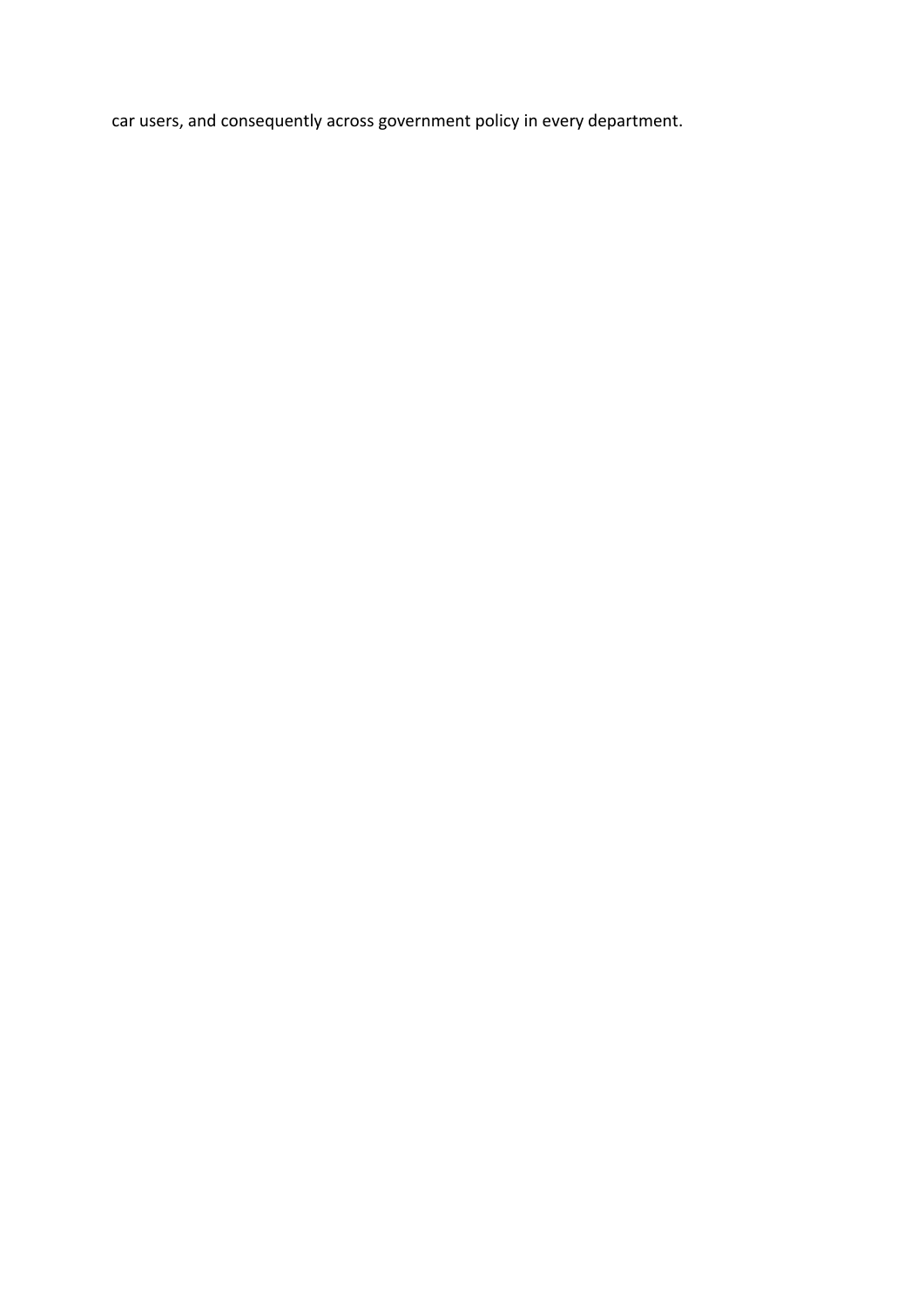At the strategic policy level, the government should adopt a whole-systems, crossdepartmental approach to policymaking to deliver its net-zero targets effectively and consistently across the UK. This requires buy-in and alignment across all Whitehall departments, devolved administrations and local and combined authorities.

At the implementation level, any governance structure for the delivery of timely and ambitious climate action requires the ability to make long-term operational decisions, and will need some form of autonomy from day-to-day political and policy drivers in order to be able to address net zero issues effectively over time. By committing to long-term targets and delivery strategies, the government needs to create certainty for people and industry, whilst being responsive and adaptable to feedback from the public and businesses. In order to help government do this, the delivery structure needs to have democratic legitimacy and be receptive to changes in science, evidence and political consensus.

To achieve democratic legitimacy and act long-term, the delivery structure should be set in statute. It also needs to have delegated authority from a number of government departments and be able to work with devolved administrations and local and regional authorities in order to bridge the gap between central policy strategy and local delivery.

Local government can play a vital part in the successful delivery of net zero. Future governance frameworks must recognise this and strike the right balance between bottomup and top-down policymaking. A particular area where local and regional authorities should take a leading role is in developing and deploying the **net-zero skills** that will be essential for the transition. They should be accorded the responsibility of defining local targets for upskilling and reskilling to create a net-zero labour force, in collaboration with central government so that central skills funding is correctly targeted. Another key area of responsibility for local authorities relates to the technology solutions suitable for different places. Through local area energy plans, local authorities can provide understanding of which technologies and solutions will work best in their area (for example depending on the nature of the housing stock), optimise local infrastructure and provide accountability to residents.

Future governance structures need to be able to create consistency across different areas of government policy. For example, the impact of domestic net zero policies need to take into consideration the external environment to ensure greenhouse gas emissions aren't simply exported abroad (carbon leakage), as HM Treasury (HMT) is considering in its Net Zero Review. The role of the UK on the international stage should be equally in support of delivering net zero and achieving its climate commitments, such as through diplomacy and trade agreements.

### **a) Are the Government's existing net zero governance structures effective in this role, both in terms of coordination across Whitehall, and coordination with the devolved administrations and local and regional authorities?**

Current government strategy to deliver net zero is based on a combination of central targets and policy intention statements; including the Climate Change Act and 2050 net zero target, several white papers and the Prime Minister's Ten Point Plan; as well as sectoral strategies in support of these targets. However, there is no cross-sectoral roadmap and very little in place to encourage coordination across all parts of government and adopt an integrated approach to decarbonising the UK economy, taking into account the cross-cutting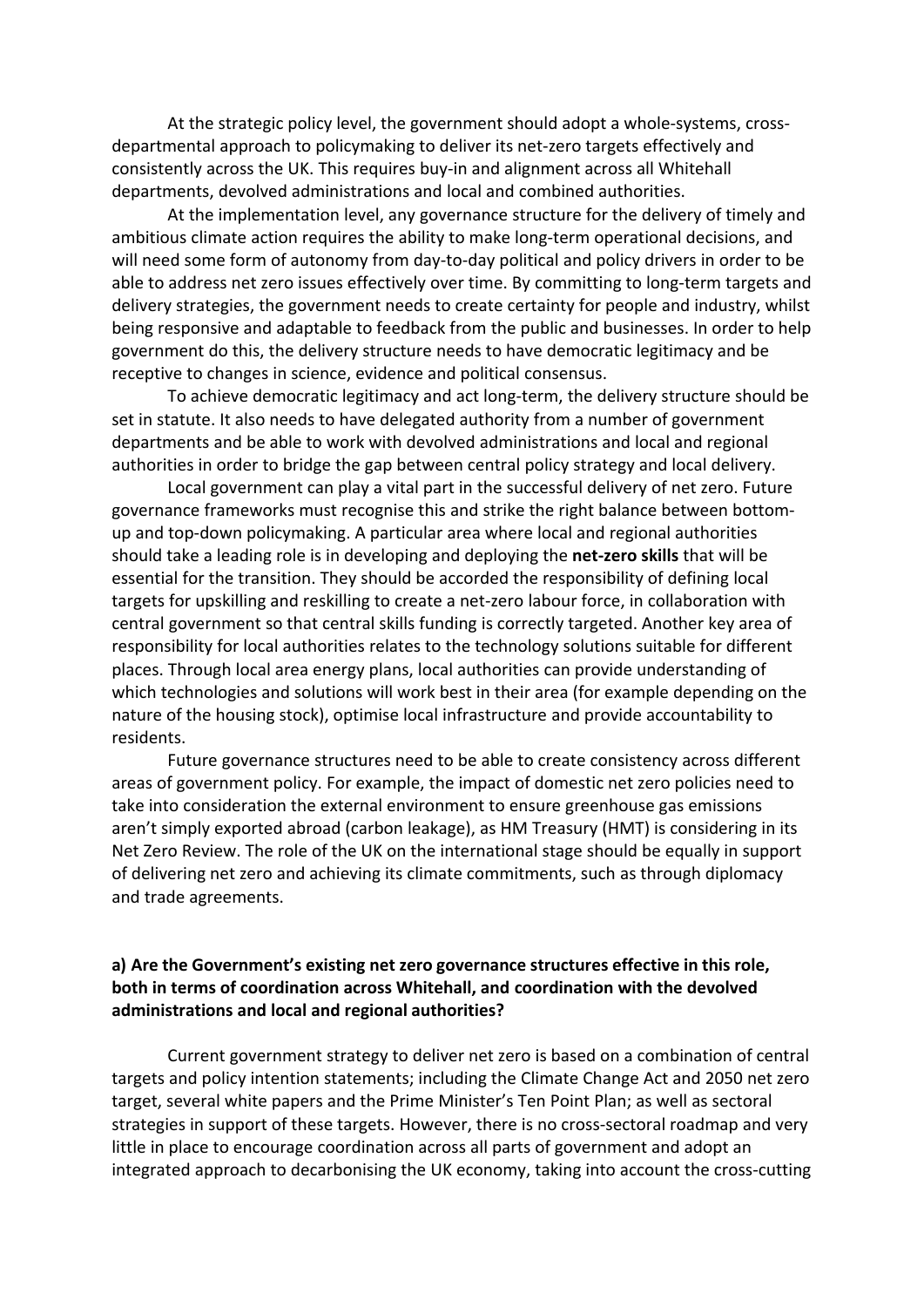nature of different policy areas at different departments. Nor is there an effective governance structure for making things happen at pace and in a coordinated fashion in localities.

From the evidence gathered in the course of our inquiry, current plans and delivery architecture for meeting net zero targets are under-developed. It was suggested by many that responsibility for delivery of a cross-government route map, which has been agreed by UK and devolved national governments, could be delegated to an independent body. Such a body would need delegated powers to ensure effectiveness, whilst the UK and devolved national government decide the rules and regulations, as well as spending commitments.

Key to the successful delivery of net zero by 2050 will be adequate funding commitments from HM Treasury and putting in place the right incentives to decarbonise the economy. As they put it in their interim report of the Net Zero Review: "[achieving net zero] will be a collective effort, requiring changes from households, businesses and government. It will require substantial investment and significant changes to how people live their lives".<sup>1</sup>

As this indicates, the far-reaching nature of how achieving net zero will impact upon people's lives means substantive action from across government is essential, at the heart of which leadership from the Prime Minister and funding decisions in HM Treasury have key roles to play. Yet, the intention for the Net Zero Review to assess how climate change considerations "could be incorporated into spending reviews and fiscal events and how to embed the principles of the Net Zero Review into policy making across government" is in itself insufficient to give confidence that a truly integrated approach to net zero will be adopted.<sup>2</sup>

In the case of heat decarbonisation for example, at present there is a patchwork of policy initiatives, often varying across the UK nations, which reflects the lack of a joined-up approach. In our *Pipeline to 2050* report we highlight the need for coordinated action and joined up policy initiatives to achieve the change required to meet the carbon budgets.<sup>3</sup> We call for a systematic approach that joins up all policy aspects and principles needed for the net-zero heat transition; simultaneously drive the actions of all stakeholders whose participation is required in the net-zero heat transition; set long-term policy signals and clear milestones to industry and consumers about what steps need to be taken; and ensure that heat and energy efficiency policy go hand in hand.<sup>4</sup>

The final Net Zero Review and the forthcoming Net Zero Strategy will need to make firm commitments on how to address the interconnected nature of net zero policies and the need for cross-departmental action. Further, it is essential the right structures are in place for effective delivery of net zero policies on the ground. Local government will be vital to the effective delivery of net zero and should be both empowered and enabled to feed into national net zero policy, acting as a gateway between local actors and national strategies.

As cited in our evidence submission to the Environmental Audit Committee's inquiry into the Mapping the Path to Net Zero for local government, the current absence of key national strategies limits the clarity of expectations about the role of local authorities, particularly the Heat and Buildings Strategy. Recent strategies such as the Energy White Paper (2020), Ten Point Plan (2020), National Infrastructure Strategy (2020) and Hydrogen

<sup>&</sup>lt;sup>1</sup> HM Treasury (2020), Net Zero Review Interim Report, p. 2

<sup>2</sup> Ibid. p. 6

<sup>3</sup> Policy Connect (2020), Pipeline 2050: Building the Foundations for a Harmonised Heat Strategy, pp. 5-8 4 Ibid. p. 9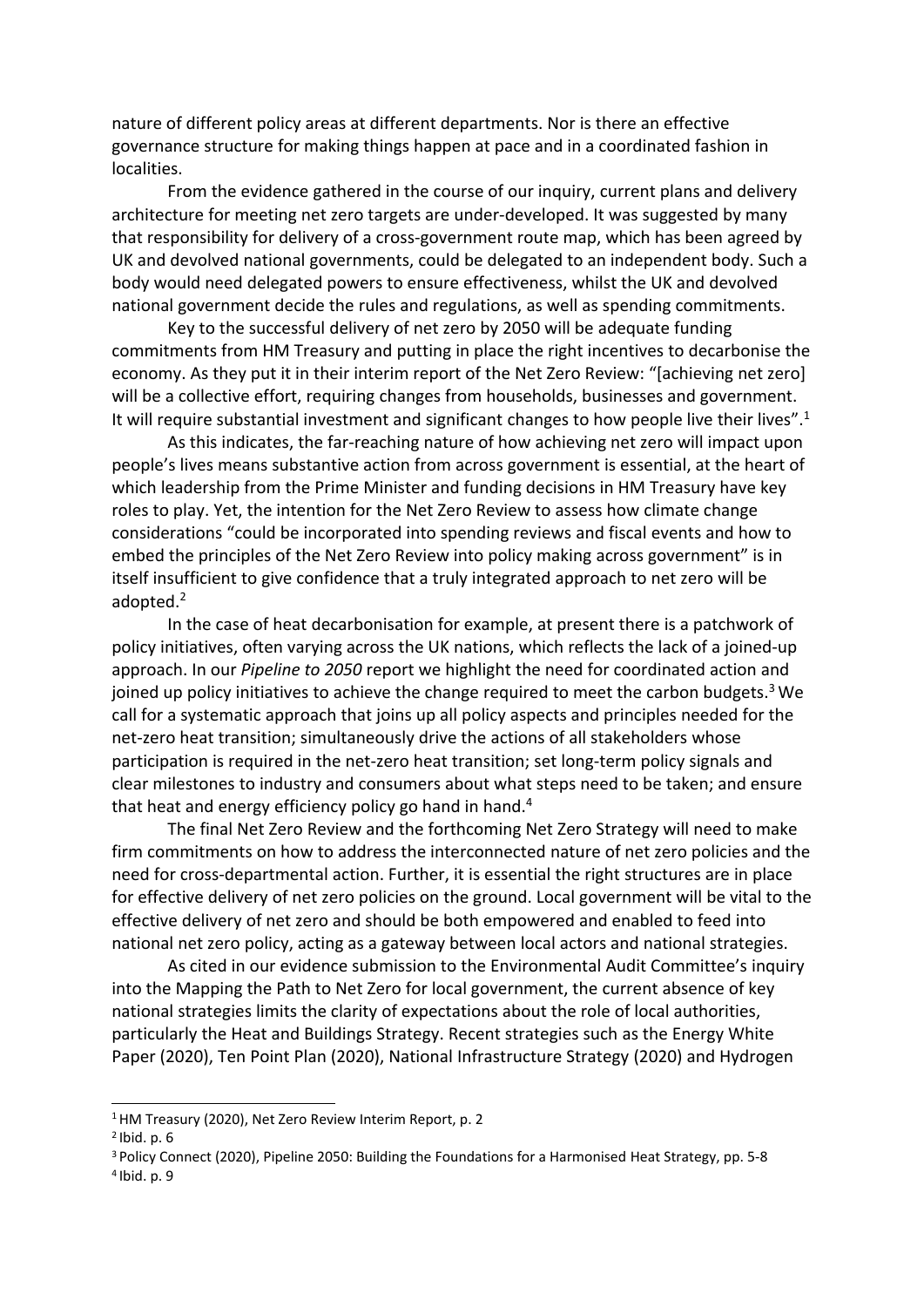Strategy (2021) reference local authorities, but are light on detail about the nature of their roles and how they will be expected to carry them out.

For example, the commitment that local authorities will designate heat network zones by 2025 is not expanded upon to explain how this will be co-ordinated.<sup>5</sup> To meet the UK's 2050 target, the role of local authorities must be more clearly defined as a matter of urgency. $6$  This must be accompanied by the tools to allow them to carry out these roles, including the requisite authority and funding. To deliver net zero on time, engagement between central and local government must embody two key features. It must centre twoway communication and provide guaranteed policies local authorities can depend upon to plan.

# **b) What alternative governance structures could be established to coordinate and deliver cross-Government action on climate change more effectively?**

As part of our inquiry into the delivery architecture for net zero, there was broad support and evidence in favour of a net zero delivery authority for energy, heat and transport to implement policy strategies to meet the UK's 2050 net zero target. There was in addition consensus that this should be a public body operating at arm's length from government, much in the way the Olympic Delivery Authority did in the planning ofthe 2012 London Olympic Games. However, there are differences; this is a more long-term and complex endeavour and will involve major on-going political, financial and delivery choices. A few considerations for this authority include:

- A delivery authority would help bridge the gap between central and local government, ensuring delivery of net zero policies is effectively and efficiently coordinated.
- A delivery authority would help drive enhanced policy consistency across different departments and layers of government, by highlighting to government how policy inconsistencies are feeding into delivery, as well as over time over the course of different parliaments and administrations.
- Central government would set the authority's deliverables in the shape of long-term targets and policy strategies, but the authority must have sufficient autonomy to make its own implementation decisions to reach these targets.
- A delivery authority should have the mandate to work across the different regions of the UK with devolved administrations and local and combined authorities to ensure the right approach and resources are available consistent with national targets.

Evidence to our 2021 inquiry suggested that a delivery authority could help the centre of government hold all departments, business, industry and local government to account. It would have to have democratic legitimacy for it to have authority and continuity across electoral cycles, and in particular to have multi-level government and cross-party commitment.

To achieve this democratic legitimacy the authority should adopt a 'federal' structure, involving a degree of subsidiarity, with accountability to central government,

<sup>&</sup>lt;sup>5</sup> HM Government (2020), Energy White Paper, p.115.

<sup>6</sup> Policy Connect (2019), Uncomfortable Home Truths: Why Britain Urgently Needs a Low Carbon Heat Strategy, p. 32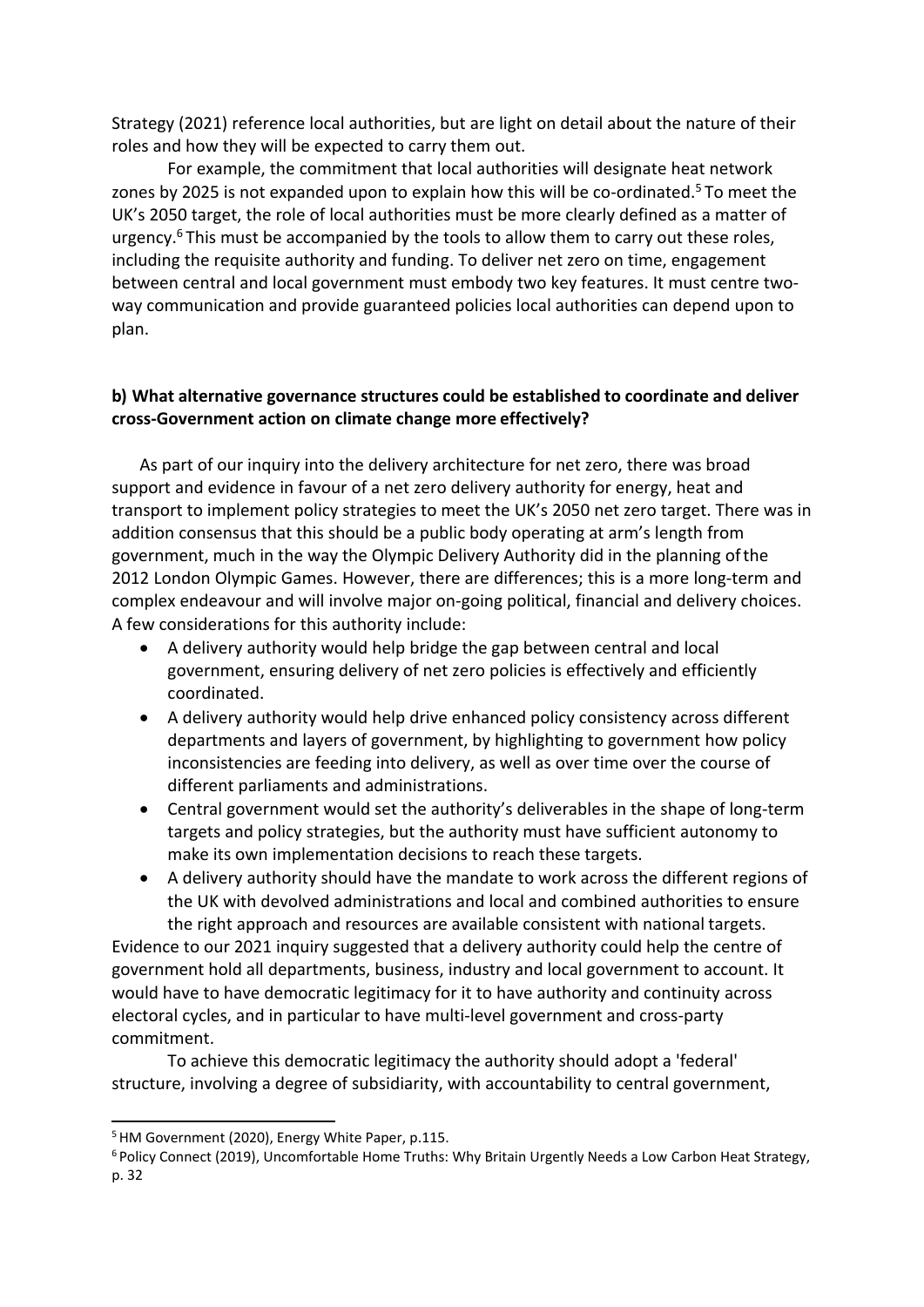constituent devolved administrations of the UK as well as combined/regional authorities in England. A net zero delivery authority would work closely and interdependently with the CCC, Ofgem, Infrastructure Commission, HM Treasury and other official institutions, such as the future UK Infrastructure Bank which will play a central role in progressing the delivery of net zero at a regional and local level. Ministerial responsibility for the delivery authority, for example as a non-departmental public body of HM Treasury, should be considered.

#### **c) What metrics should the Government use to measure their progress towards netzero?**

It is important that net zero emission criteria become a standard element of all government decision-making and public spending. Net zero delivery must become an integral part of government policy across all departments, coordinated through long-term strategies and the carbon budgets. A Net Zero Test, which would be a mandatory requirement of public spending, used to assess all spending decisions and policy announcements against climate objectives, would help to measure the government's progress towards meeting the carbon budgets and ensure all relevant Whitehall departments are working together to help meet the UK's climate targets. The implementation of such a Test could then be assessed by the National Audit Office. The CCC has called for such a test in their 2021 Progress Report to Parliament, "to ensure that all Government decisions are compatible with the legislated emissions targets" as part of a comprehensive Net Zero Strategy.<sup>7</sup>

#### **2. What governance structures would enable HM Treasury to give greater priority to the net zero target and the carbon budgets in its financial and economic decisions?**

In our 2019 report, *Uncomfortable Home Truths*, we recommend there must be strategic governance and financial structures to drive long-term action to deliver net zero.<sup>8</sup> Given the role of an independent authority in coordinating the effective delivery of net zero policies, alongside a more whole-systems, cross-departmental approach to setting climate policy, HM Treasury will have a central role to play in working with the delivery authority through setting targets and spending commitments.

The net zero delivery authority should have the full backing of HM Treasury if it is to be taken as seriously as it needs to be; this could be through HMT being one of the departmental sponsors of the authority. One of the CCC's key recommendations for HM Treasury is to ensure all departmental policy decisions, and procurement decisions, are consistent with the Net Zero goal and reflect the latest understanding of climate risks.<sup>9</sup> A net zero delivery authority with HMT sponsorship would help entrench this approach and a standardisation of procedures in aid of coordinating net zero policymaking and delivery. There is a clear role here for HMT to work in conjunction with the authority to apply the relevant tests and standards to government policy, and as such empower the authority to effectively deliver net zero policies.

<sup>7</sup> Climate Change Committee (2021), Progress Report to Parliament, p. 30

<sup>8</sup> Policy Connect (2019), Uncomfortable Home Truths, p. 65

<sup>9</sup> Climate Change Committee (2021), Progress Report to Parliament, p. 194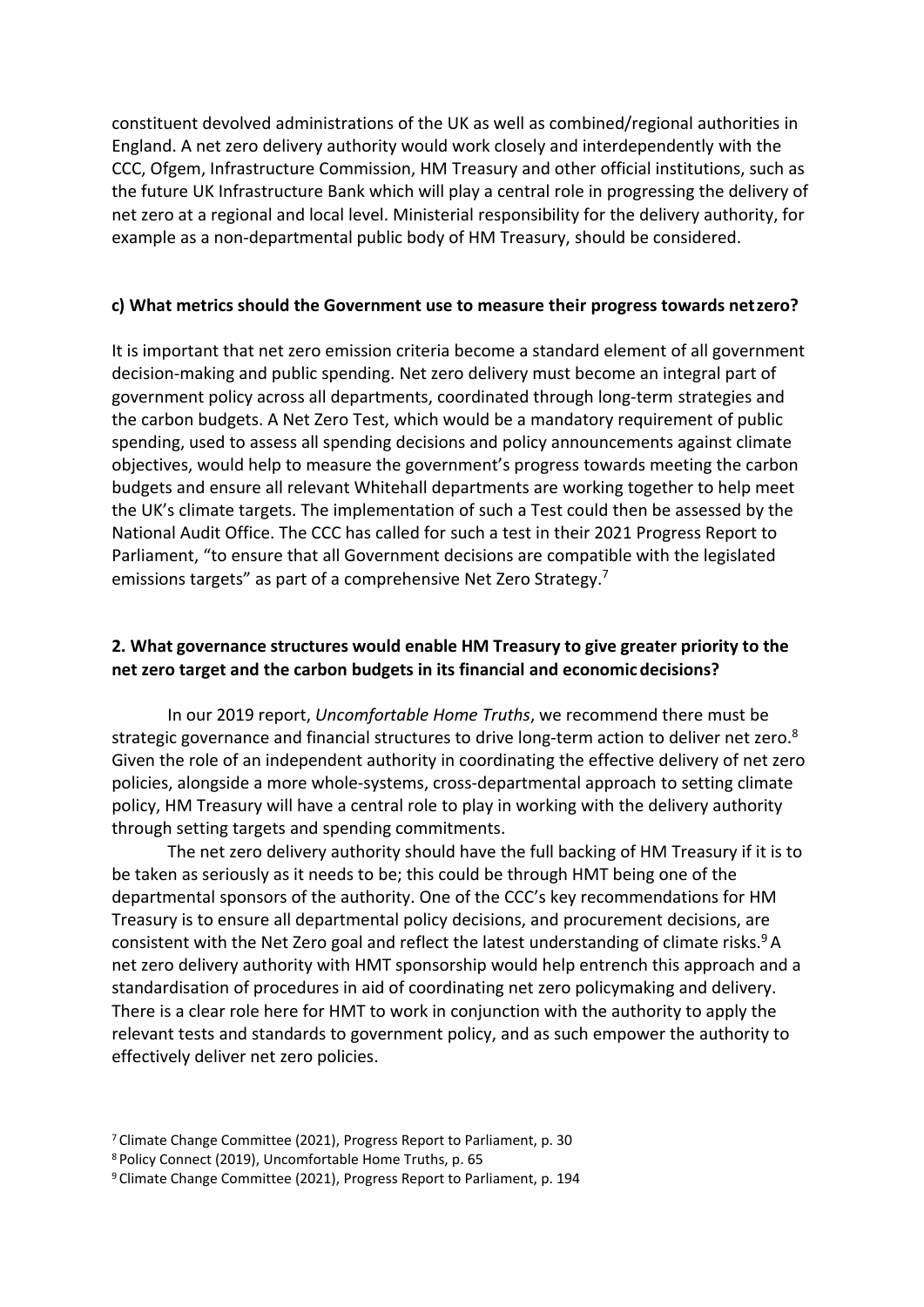One of the CCC's recommendations is that HM Treasury must ensure a fair and longterm approach to funding the transition to net zero.<sup>10</sup> At the moment, they are lagging behind in achieving the recommendations set by the CCC and quick progress with the Net Zero Review must be made in order to catch up. $11$  In particular, the CCC urges priority be given to a number of its recommendations, including $12$ :

- Complete the overdue Net Zero Review;
- The spending review(s) should ensure departments are fully equipped to deliver the necessary actions across climate change mitigation and adaptation, during the rest of this Parliament and beyond;
- Increase resources for local government to play a full role in the Net Zero transition;
- Work with BEIS on the Heat and Buildings Strategy to ensure that relative prices favour a shift to low-carbon technologies;
- Develop (with DIT) the option of applying either border carbon tariffs orminimum standards to imports of selected embedded-emission-intense industrial and agricultural products and fuels.

These recommendations support the concept of a more integrated approach to net-zero policymaking and delivery, in which both HM Treasury and a Net Zero Delivery Authority should play a central role.

# **a) How could HMT better ensure that spending decisions contribute to achieving net zero in the long term?**

It's critical that HM Treasury adopts the Net Zero Test referred to above, in all its fiscal decision-making. In their policy recommendations for meeting the Sixth Carbon Budget, the CCC's external policy advisory group notes the importance for HMT to ensure a balance between the need to reduce emissions with fiscal objectives.<sup>13</sup> A Net Zero Test would help to achieve this, and by working with a net zero delivery authority, HMT should plan for a long-term economic and financial framework in support of net zero delivery.

As part of their recommendations for HM Treasury, the CCC stipulates the following<sup>14</sup>:

- HM Treasury should develop a plan for funding decarbonisation and reviewthe distribution of costs for businesses, households and the Exchequer.
- HM Treasury should consider near-term as well as long-term decarbonisation funding needs and policy implications. The review can set out principles to inform the scale and nature of long-term government funding and make concrete proposals for action and funding over the next five to ten years.
- HM Treasury should give due weight to issues of fairness, including assessing: where the costs of policies are likely to fall; impacts on jobs and job quality and how to manage them; plans to monitor and to report publicly on progress towards achieving a fair transition; and the benefits of Net Zero and where they fall.

<sup>10</sup> Ibid. p. 17

<sup>11</sup> Ibid. p. 150

<sup>12</sup> Ibid. pp. 194-195

<sup>&</sup>lt;sup>13</sup> Climate Change Committee (2020), Policies for the Sixth Carbon Budget and Net Zero, p. 31

<sup>14</sup> Ibid. p. 36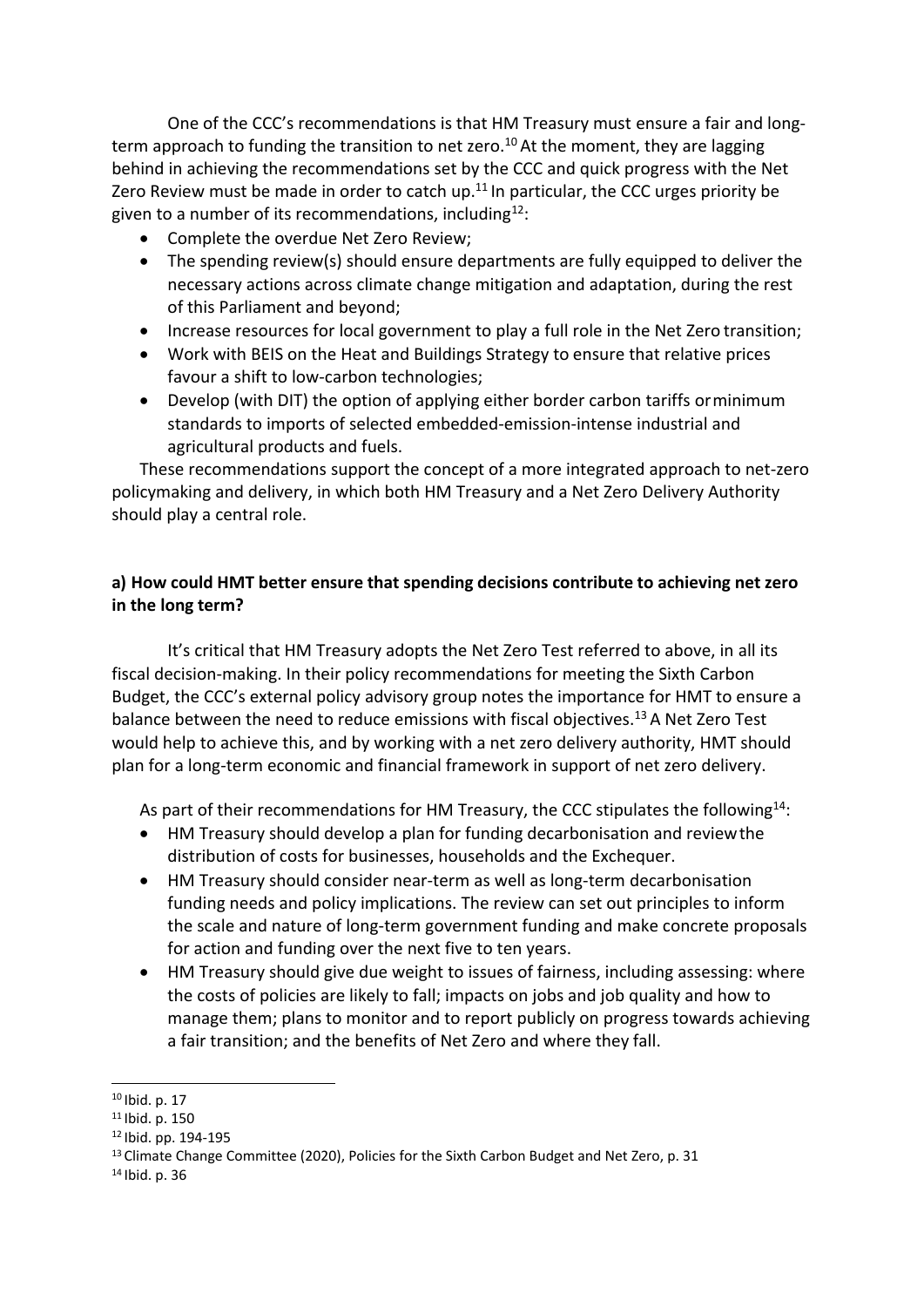These recommendations are key to delivering net zero and to ensure HM Treasury's spending decisions contribute to this in the long term.

Also part of HM Treasury's spending decision considerations should be how local government receives the appropriate mandate and funds from central government to deliver net zero in their area. A more integrated accountability structure, from Whitehall to the devolved to the local level, will be key to how spending decisions about net zero are made. This is easier said than done, but the new authority could be at the heart of such a structure.

# **3. What signals and support does business need from the Government in order todeliver cross-economy decarbonisation in line with the carbon budgets and the net zero target? What delivery function should Government provide itself and are relevant regulatory bodies mandated and resourced effectively to deliver on Government priorities?**

Critical to delivering net zero is the involvement of business and industry to ensure decarbonisation can take place across the entire economy. From our evidence gathering and policy discussions, the most important signal businesses require from government is clarity and a consistent long-term policy framework to drive business investment and focus. This clarity and consistency should come in the form of detailed government strategies, policy delivery commitments and coherent delivery coordination through the delivery authority. For example, the short-lived nature of policies such as the Green Homes Grant (GHG) has damaged the confidence of many businesses, which now increasingly require guaranteed policy to invest in net zero.

The forthcoming Heat and Buildings Strategy and Net Zero Strategy, backed up with sufficient funding commitments from HM Treasury and the Net Zero Review, will need to set out long-term policy frameworks, providing clarity for businesses and industry to be able to invest and plan for the future. Government strategies, delivery plans and policy decisions need to be clarified and communicated with all stakeholders and sectors in society so that businesses, industry local government can plan ahead on the road to 2050.

A net zero delivery authority will help create an enabling business environment for net zero delivery. It should be in regular dialogue with industry, engage with strategic industry partners and communicate clearly about long-term plans for the delivery of the carbon budgets. This approach, and the role of the delivery authority, must be outcomesbased. To accommodate the rapid changes and development of technology and data in the energy sector, it is important that delivery structures and frameworks are dynamic, while the outcomes and incentives are forward-looking and consistent.

### **a) How do policy and regulatory signals and support vary between Government Departments (and how have they varied over time)? How is this affecting business activity on climate change?**

There has been confusion and disruption to markets and the delivery of net zero measures, due to the inconsistent nature and timeframes of different incentives. In the heating sector for example, there has been a plethora of short-lived and inconsistent consumer schemes, including the Renewable Heat Incentive (RHI) and the GHG.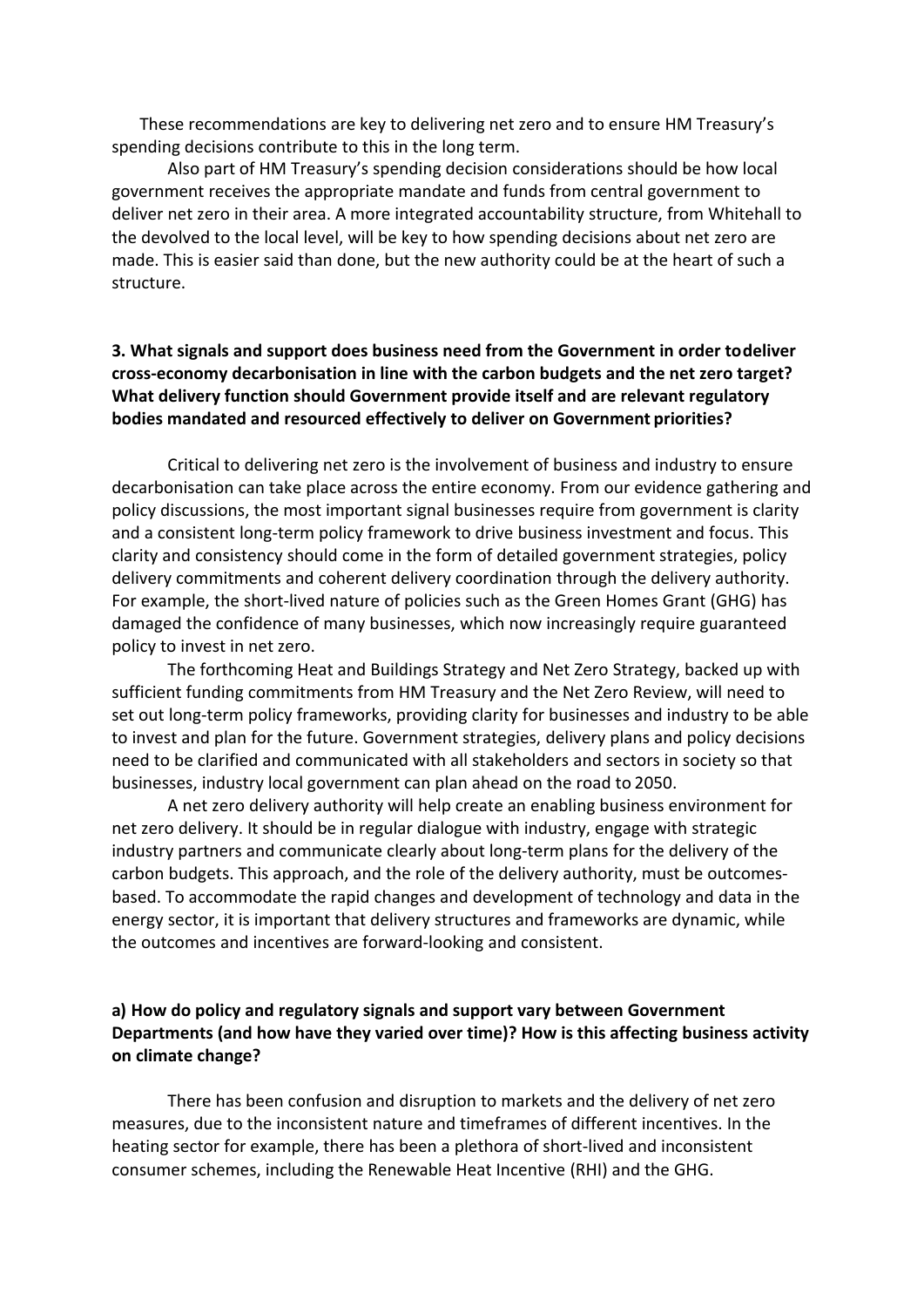The RHI did not have the expected uptake, partly because of the high initial cost of purchase and installation of net-zero heat, as well as the uncertainty over returns arising from the system of automatic tariff reductions known as degression. BEIS admitted it had not carried out enough consumer research to understand these barriers prior to launching the scheme.<sup>15</sup>

Similarly, the closure of the GHG scheme after just six months of operation created deep uncertainty about energy efficiency policy and its future trajectory amongst consumers and industry, according to evidence given to a Policy Connect roundtable. This was further exacerbated by the design and administration of the scheme and the challenges it created for those attempting to access it. Consequently, the initial enthusiasm of consumers and confidence of businesses has been undermined, potentially jeopardising the uptake of, and support for, future schemes. There will be a lot of work needed to overcome these disappointments, and as we said in *Uncomfortable Home Truths* the government can learn from the initial failure of the condensing gas boiler project.

Replacement schemes to the RHI and GHG are urgently required to harness the consumer demand revealed by past experience, and to ensure the UK meets its net zero targets. Consistency, long-term timescales, and government relationships built on listening and trust should be the core principles of successful replacements. These principles are key for any future incentives, schemes and policy plans, and would help different departments communicate effectively with businesses about its plans for decarbonisation. Setting and communicating a consistent strategy and direction are important tools in aligning business, industry, local authorities and enterprise agencies.

A key element of creating a conducive business environment to deliver net zero is the availability of the right skills at the right points in time. Government must provide clarity for businesses and skills providers to be able to invest in training programmes, apprenticeships and conversion courses, in order to fill skills gaps and provide the jobs needed for the net zero transition. Stronger regulation and incentives are required for new and improved skills and standards, in order to expand the workforce needed to deliver net zero. There is a need for a particular focus on how existing standards may need to be updated, as well as new standards be introduced, for the adequate and at-scale delivery of net zero jobs.

Government must stop all and any decisions that lock in reliance upon fossil fuels, instead shifting focus to bringing down the unit price of renewable forms of energy. As part of a coordinated approach across government departments, aided by a Net Zero Delivery Authority, this is an important principle to adopt which would help create clarity about the long-term direction of policy. The right market signals need to be put in place to ensure the true cost of energy is visible and accessible to energy participants, in terms of production, transportation and carbon impact.

Regulation to ensure fair outcomes will need to be implemented, to ensure a just transition and reduce fuel poverty. As argued in our report *Pipeline to 2050*<sup>16</sup>: the poorest households pay proportionately more for policy costs levelled through bills than the richest. As a UKERC study highlighted, while the poorest households spend 10% of their income on heat and power, the richest households only spend 3%, which means that any general

<sup>15</sup> Policy Connect (2019), Uncomfortable Home Truths, p. 21

<sup>16</sup> Policy Connect (2020), Pipeline to 2050, p.22